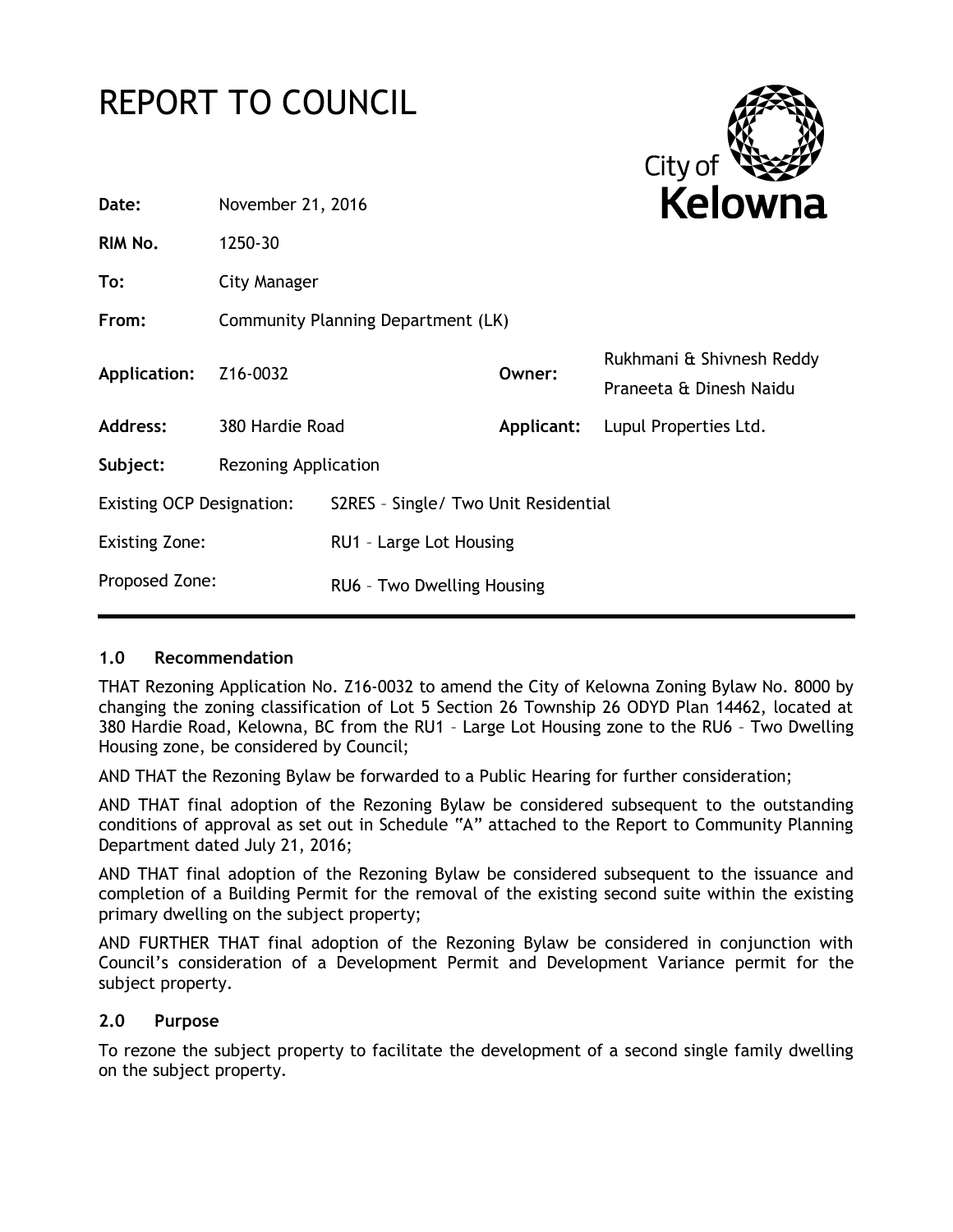### **3.0 Community Planning**

Community Planning Staff supports the proposed rezoning application to allow the construction of a second dwelling on the subject property. The OCP S2RES – Single/ Two Unit Residential land use designation permits the proposed RU6 – Two Dwelling Housing zone. Increased density already exists in the area as the surrounding neighbourhood contains a mix of single family and multiresidential dwellings. The proposed two dwelling housing use also meets the OCP urban infill policies. The increase in density is further supported by local amenities such as parks, school, transit and recreational opportunities in the immediate area.

OCP Urban Design Guidelines:

- Design projects to reflect the character of the neighbourhood and the principal building through similar architectural and landscaping themes (i.e. respecting building setbacks, height massing, scale, articulated rooflines, building materials, etc.)
- Design and finish buildings to complement and enhance the principal dwelling (upgrades to the principal dwelling may be required to achieve visual consistency).
- Retain existing, healthy, mature trees and vegetation both on site and adjacent to the street.
- Minimize the amount of impervious paved surfaces (i.e. shared driveways between two dwellings).

The application meets many of these urban design objectives. The finishes for the proposed and existing dwelling will provide consistency between the two buildings. The remodeling will add to the upgrades that are beginning to occur throughout the older, established neighbourhood. The site currently does not provide any trees and the existing landscaped has been neglected. The project will see the provision of many trees, shrubs and grasses to provide privacy, shading and a more appealing streetscape.

Council Policy No. 367 with respect to public notification was undertaken by the applicant. All adjacent neighbours within a 50m radius were provided with a circulation package in regards to the proposed development.

### **4.0 Proposal**

### 4.1 Project Description

The subject parcel has an existing  $1\frac{1}{2}$  storey single detached dwelling which was constructed in 1964. The dwelling currently has an existing non-conforming secondary suite in the basement. The various owners have maintained a City of Kelowna business license for the suite dating back to 1995. With the homeowners plans to develop a second primary dwelling on the subject parcel, the secondary suite will be removed to ensure the Zoning Bylaw regulations allowing a maximum of two dwelling on the subject property are met. This will include a decommissioning permit to document the removal.

The existing dwelling has a single vehicle carport that will be retained and the existing driveway will provide shared access for both the existing and proposed dwellings. With the existing dwelling offset to the west side of the property, sufficient driveway access to the proposed second dwelling is provided. In having a shared driveway, the overall amount of impervious paved surface is reduced. The new dwelling is a  $1\frac{1}{2}$  storey dwelling with an attached single car garage.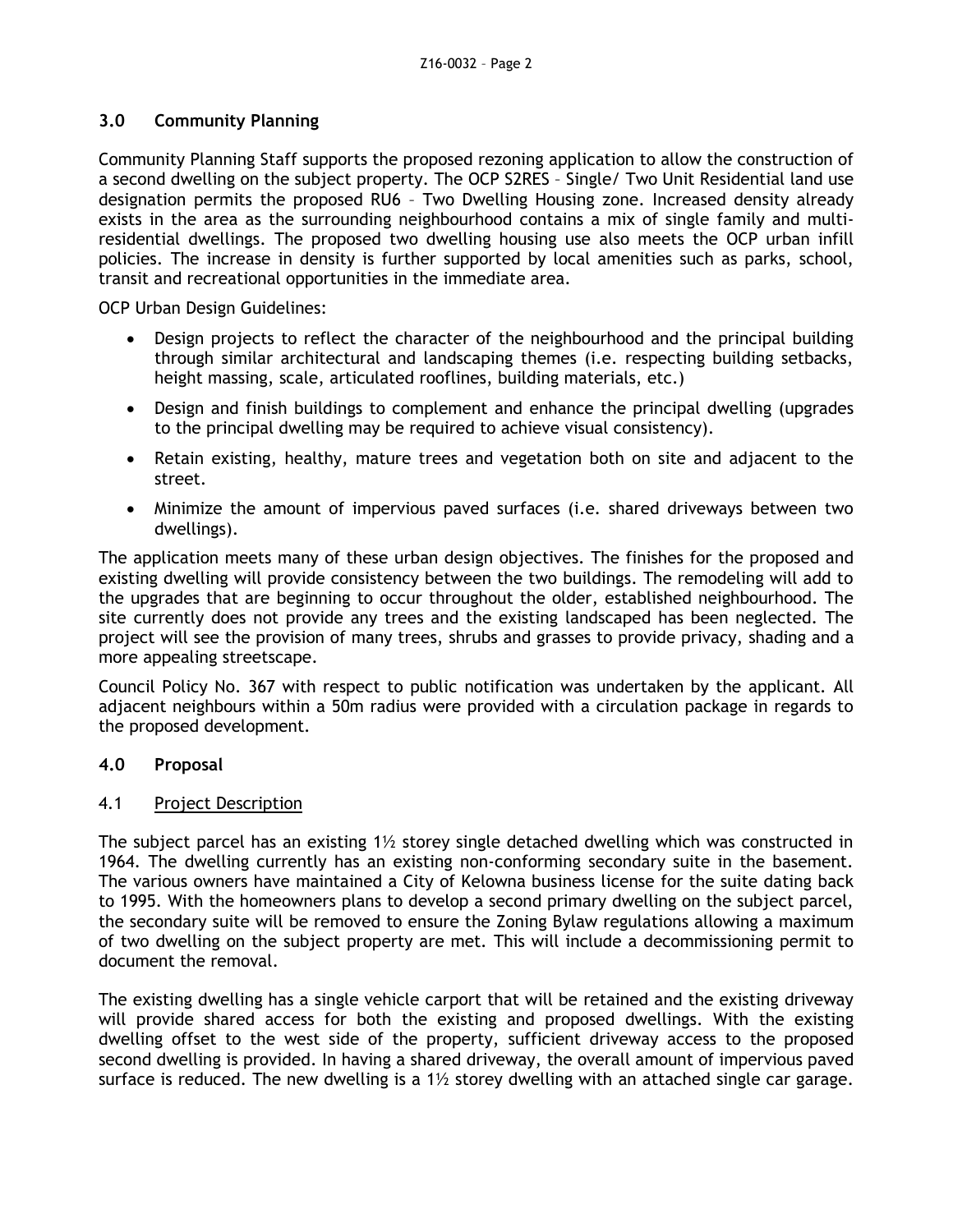The driveway of each dwelling provides the second required parking stall to meet the Zoning Bylaw requirements.

The exterior façade of the existing dwelling will be updated to match the proposed new dwelling with hardi-board siding and stucco in neutral tones. Hardi-trim battens and cedar shingles are used as accents. The style of the homes will fit into the context of the subject parcel and the neighbourhood, which mainly consists of single and 1½ storey dwellings in neutral tones.

The new single detached dwelling has been designed and sited on the parcel to meet OCP guidelines and Zoning Bylaw requirements, with the exception of one variance. The Zoning bylaw requires a 7.5 m minimum rear yard setback. Staff is supportive of this variance, as the intention of the rule is to ensure that outdoor amenity space is provided, as well as sufficient separation distance from the adjacent parcel. The size of the lot does provide extensive green space at the rear of the proposed dwelling and for the existing dwelling. Numerous new trees are provided across the rear property line and along both sides to provide privacy for both the subject parcel and all adjacent parcels. At-grade patios provide private amenity space for each dwelling and are de-lineated by new fencing and hedges to provide screening between the two dwellings.

## 4.2 Site Context

Specifically, adjacent land uses are as follows:

| <b>Orientation</b> | <b>Zoning</b>           | <b>Land Use</b>        |
|--------------------|-------------------------|------------------------|
| <b>North</b>       | RU1 - Large Lot Housing | Single Family Dwelling |
| East               | RU1 - Large Lot Housing | Single Family Dwelling |
| South              | RU1 - Large Lot Housing | Single Family Dwelling |
| West               | RU1 - Large Lot Housing | Single Family Dwelling |



### **Subject Property Map:** 380 Hardie Road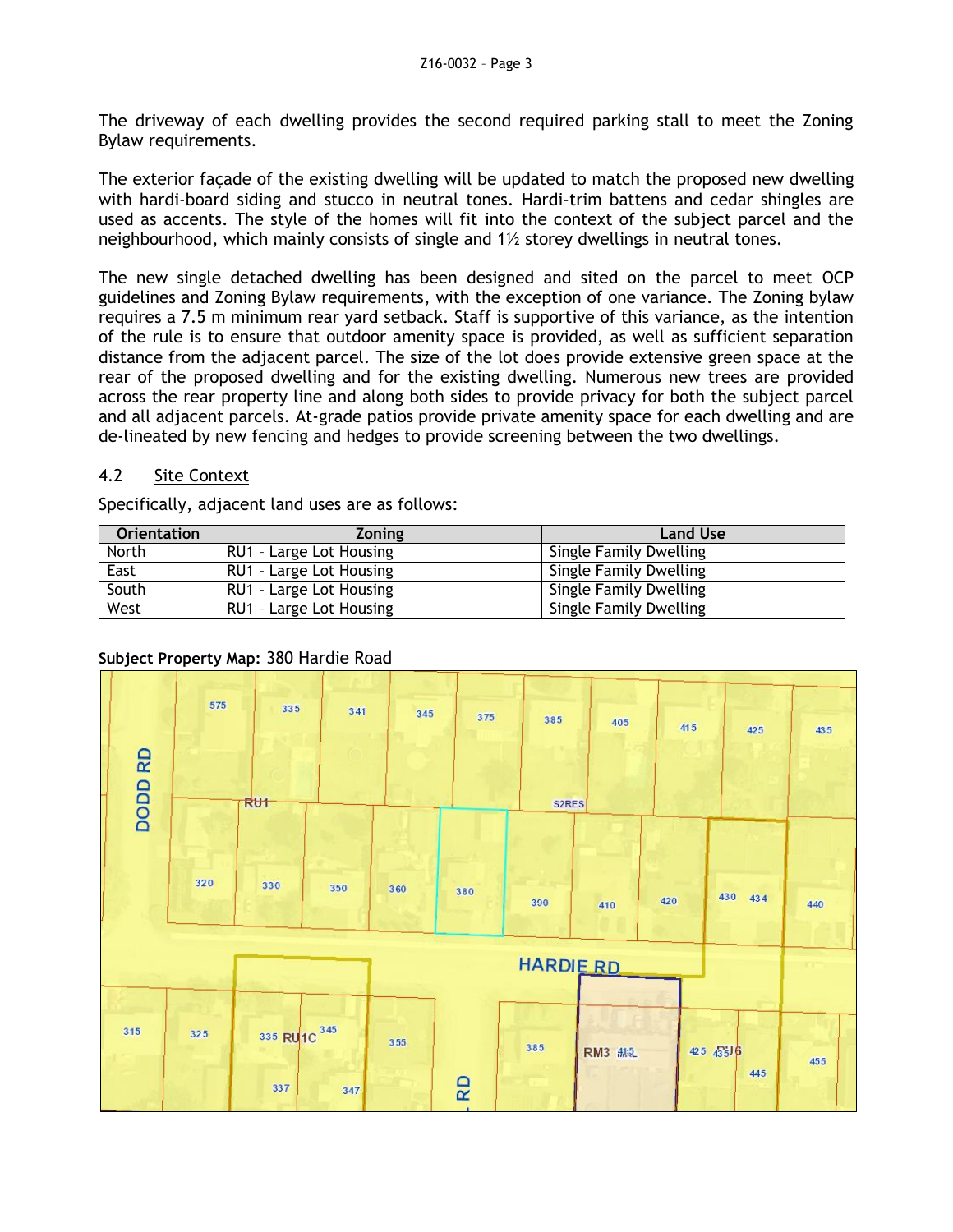#### 4.3 Zoning Analysis Table

| <b>Zoning Analysis Table</b>                                                               |                                  |                                   |  |  |
|--------------------------------------------------------------------------------------------|----------------------------------|-----------------------------------|--|--|
| <b>CRITERIA</b>                                                                            | <b>RU6 ZONE REQUIREMENTS</b>     | <b>PROPOSAL</b>                   |  |  |
| <b>Existing Lot/Subdivision Regulations</b>                                                |                                  |                                   |  |  |
| Lot Area                                                                                   | 700 $m^2$                        | $802.5 \text{ m}^2$               |  |  |
| Lot Width                                                                                  | 18 <sub>m</sub>                  | 20.72 m                           |  |  |
| Lot Depth                                                                                  | 30 <sub>m</sub>                  | 38.64 m                           |  |  |
| Development Regulations                                                                    |                                  |                                   |  |  |
| Maximum Site Coverage<br>(buildings)                                                       | 40%                              | 32%                               |  |  |
| Maximum Site Coverage<br>(buildings, driveways and<br>parking)                             | 50%                              | 48%                               |  |  |
| Maximum Height (lessor of)                                                                 | 9.5 m or 2 $\frac{1}{2}$ stories | 5.63 m or 1 $\frac{1}{2}$ stories |  |  |
| Minimum Front Yard                                                                         | 4.5 <sub>m</sub>                 | 7.4 m to existing house           |  |  |
| Minimum Side Yard (east)                                                                   | 2.0 <sub>m</sub>                 | 2.0 <sub>m</sub>                  |  |  |
| Minimum Side Yard (west)                                                                   | 2.0 <sub>m</sub>                 | 3.27 m                            |  |  |
| Minimum Rear Yard                                                                          | 7.5 <sub>m</sub>                 | $6.0 m$ o                         |  |  |
| Minimum Distance Between<br><b>Dwellings</b>                                               | 4.5 <sub>m</sub>                 | 14.8 <sub>m</sub>                 |  |  |
| <b>Other Regulations</b>                                                                   |                                  |                                   |  |  |
| Minimum Parking Requirements                                                               | 2 stalls / dwelling              | 2 stalls / dwelling               |  |  |
| Minimum Private Open Space                                                                 | 30 $m2$                          | Meets requirement                 |  |  |
| <b>O</b> Indicates a requested variance to the rear yard setback of the proposed dwelling. |                                  |                                   |  |  |

**O** Indicates a requested variance to the rear yard setback of the proposed dwelling.

### **5.0 Current Development Policies**

5.1 Kelowna Official Community Plan (OCP) – Urban Infill Policies

### **Chapter 5: Development Process**

**Compact Urban Form.**<sup>1</sup> Develop a compact urban form that maximizes the use of existing infrastructure and contributes to energy efficient settlement patterns. This will be done by increasing densities (approximately 75 - 100 people and/or jobs located within a 400 metre walking distance of transit stops is required to support the level of transit service) through development, conversion, and re-development within Urban Centres (see Map 5.3) in particular and existing areas as per the provisions of the Generalized Future Land Use Map 4.1.

Sensitive Infill.<sup>2</sup> Encourage new development or redevelopment in existing residential areas to be sensitive to or reflect the character of the neighbourhood with respect to building design, height, and siting.

#### **Technical Comments**

- 5.2 Building & Permitting Department
	- Development Cost Charges (DCC's) are required to be paid prior to issuance of any Building Permits.

<sup>-</sup><sup>1</sup> City of Kelowna Official Community Plan, Policy 5.2.3 (Development Process Chapter).

 $^2$  City of Kelowna Official Community Plan, Policy 5.22.6 (Development Process Chapter).